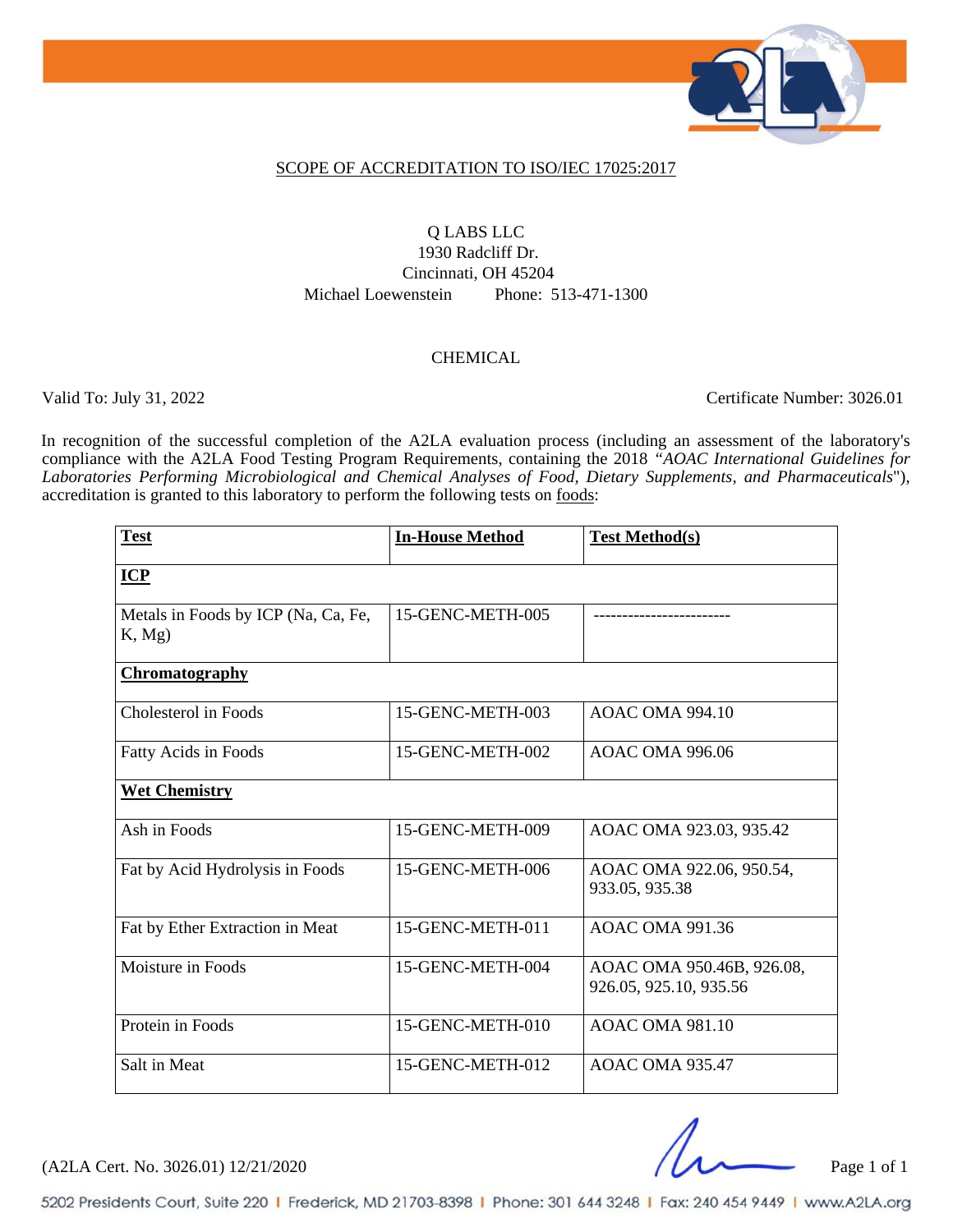



# *Accredited Laboratory*

A2LA has accredited

**Q LABS LLC** *Cincinnati, OH* 

for technical competence in the field of

### Chemical Testing

This laboratory is accredited in accordance with the recognized International Standard ISO/IEC 17025:2017 *General requirements for the competence of testing and calibration laboratories*. This laboratory also meets the requirements of A2LA *R204 – Specific Requirements – Food and Pharmaceutical Testing Laboratory Accreditation Program*. This accreditation demonstrates technical competence for a defined scope and the operation of a laboratory quality management system (*refer to joint ISO-ILAC-IAF Communiqué dated April 2017*).



Presented this 21st day of December 2020.

 *\_\_\_\_\_\_\_\_\_\_\_\_\_\_\_\_\_\_\_\_\_\_\_*

Vice President, Accreditation Services For the Accreditation Council Certificate Number 3026.01 Valid to July 31, 2022

*For the tests to which this accreditation applies, please refer to the laboratory's Chemical Scope of Accreditation.*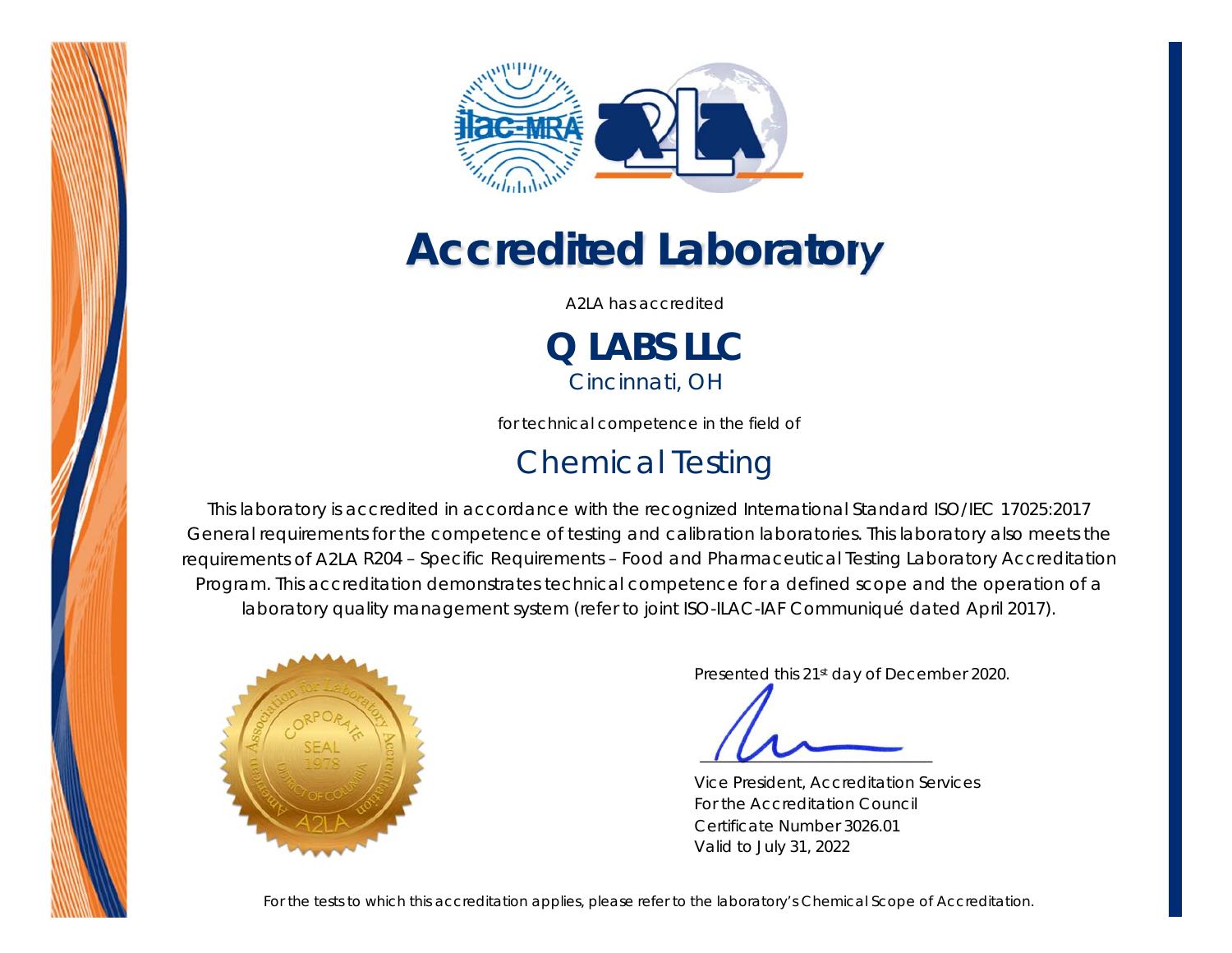

#### SCOPE OF ACCREDITATION TO ISO/IEC 17025:2017

#### Q LABS LLC.

1930 Radcliff Dr. Cincinnati, OH 45204 Michael Loewenstein Phone: 513-471-1300

#### BIOLOGICAL

Valid To: July 31, 2022 Certificate Number: 3026.02

In recognition of the successful completion of the A2LA evaluation process (including an assessment of the laboratory's compliance with the A2LA Food Testing Program Requirements, containing the 2018 *"AOAC International Guidelines for Laboratories Performing Microbiological and Chemical Analyses of Food, Dietary Supplements, and Pharmaceuticals*"), accreditation is granted to this laboratory to perform the following tests on foods, feeds, and food additives:

| <b>Test Name</b>                                                       | <b>In-House Method</b> | <b>Test Method(s)</b>    |  |  |
|------------------------------------------------------------------------|------------------------|--------------------------|--|--|
| <b>Quantitative Microbiology</b>                                       |                        |                          |  |  |
| Aerobic Plate Count                                                    | 10-GENM-METH-003       | FDA/BAM (Chapter 3)      |  |  |
| Bacillus cereus                                                        | 10-GENM-METH-013       | FDA/BAM (Chapter 14)     |  |  |
| <b>B.</b> cereus Enumeration<br>(Presumptive)                          | 10-GENM-METH-074       | <b>ISO 7932</b>          |  |  |
| Bacillus coagulans GBI-30,<br>6086                                     | 10-GENM-METH-070       | <b>FCC</b>               |  |  |
| Clostridium perfringens                                                | 10-GENM-METH-030       | FDA/BAM (Chapter 16)     |  |  |
| Coliform Count in Food                                                 | 10-GENM-METH-068       | ISO 4832                 |  |  |
| Enterobacteriaceae<br>Enumeration                                      | 10-GENM-METH-069       | ISO 21528-1, ISO 21528-2 |  |  |
| Enumeration of $\beta$ -<br>glucuronidase-Positive<br>Escherichia coli | 10-GENM-METH-109       | ISO 16649-2              |  |  |
| $E.$ coli/Coliform – Petrifilm                                         | 10-GENM-METH-024       | AOAC 991.14              |  |  |
| Gluten Allergen                                                        | 10-GENM-METH-090       | RIDASCREEN Gliadin Assay |  |  |

(A2LA Cert. No. 3026.02) Revised 10/11/2021 Page 1 of 3

5202 Presidents Court, Suite 220 | Frederick, MD 21703-8398 | Phone: 301 644 3248 | Fax: 240 454 9449 | www.A2LA.org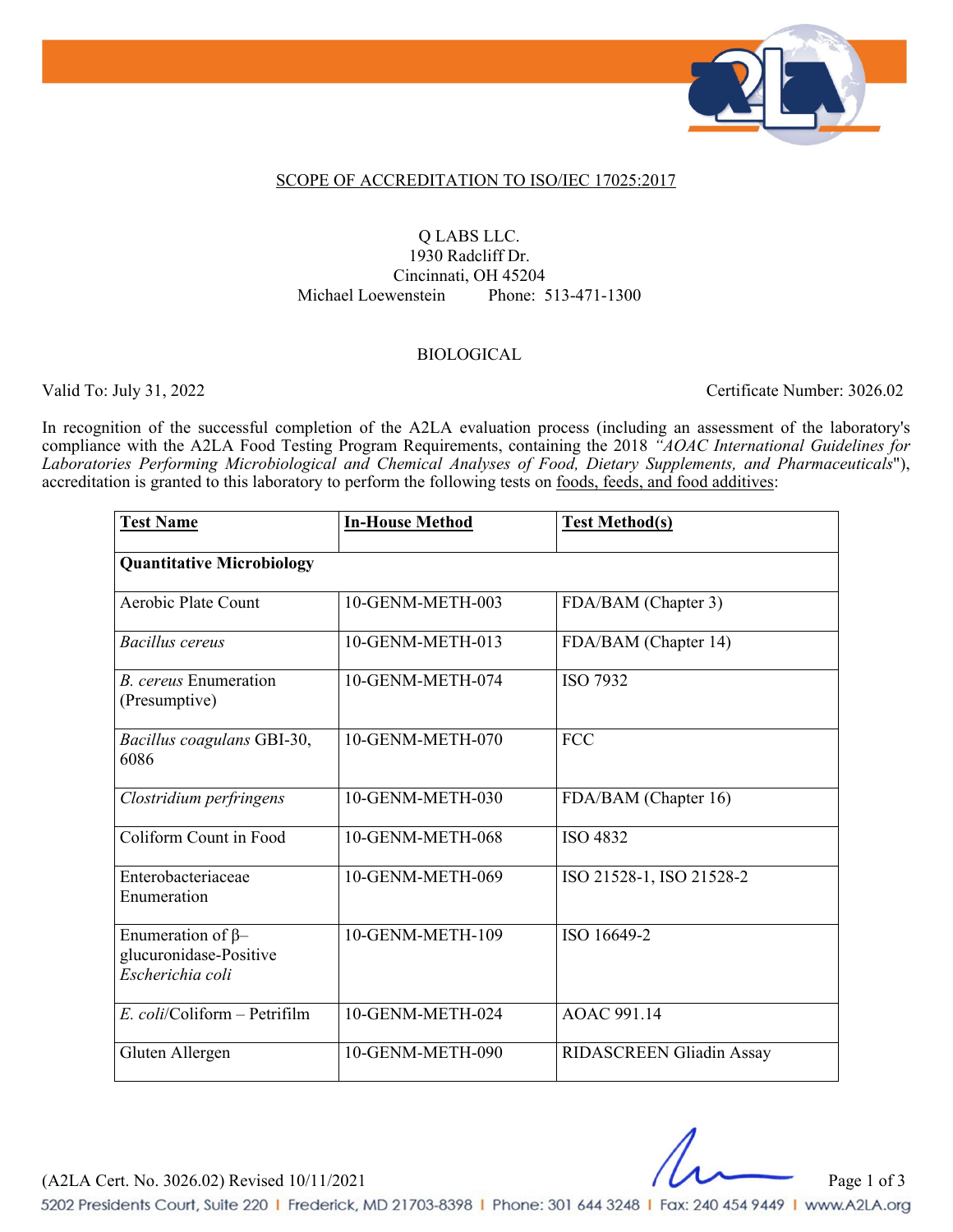| <b>Test Name</b>                                            | <b>In-House Method</b> | <b>Test Method(s)</b>                                                                              |
|-------------------------------------------------------------|------------------------|----------------------------------------------------------------------------------------------------|
| Lactic Acid                                                 | 10-GENM-METH-018       | Compendium of Methods for the<br>Microbiological Examination of Foods<br>(4 <sup>th</sup> Edition) |
| Legionella Isolation from<br>Environmental Samples (CDC)    | 10-GENM-METH-087       | Center for Disease Control and<br>Prevention Document (01/2005)                                    |
|                                                             |                        | ISO 11731                                                                                          |
| Staphylococcus aureus Count - 10-GENM-METH-059<br>Petrifilm |                        | AOAC 2003.07, 2003.08, 2003.11                                                                     |
| Tempo AC                                                    | 10-GENM-METH-118       | <b>AOAC 121204</b>                                                                                 |
| Tempo EB                                                    | 10-GENM-METH-116       | AOAC 050801                                                                                        |
| Tempo YM                                                    | 10-GENM-METH-104       | <b>AOAC 041001</b>                                                                                 |
| <b>Total Microbial Count</b>                                | 10-GENM-METH-067       | ISO 4833                                                                                           |
| Yeast & Mold                                                | 10-GENM-METH-026       | FDA/BAM (Chapter 18)                                                                               |
| <b>Qualitative Microbiology</b>                             |                        |                                                                                                    |
| Campylobacter                                               | 10-GENM-METH-073       | ISO 10272-1                                                                                        |
| Cronobacter spp.                                            | 10-GENM-METH-103       | ISO 22964:2017                                                                                     |
| E. coli O157:H7                                             | 10-GENM-METH-065       | ISO 16654                                                                                          |
| E. coli O157:H7                                             | 10-GENM-METH-098       | AOAC PTM # 031002                                                                                  |
| Legionella spp.                                             | 10-GENM-METH-117       | (Veriflow) Legionella species test kit                                                             |
| Listeria monocytogenes                                      | 10-GENM-METH-020       | USDA MLG 8.09                                                                                      |
| L. monocytogenes                                            | 10-GENM-METH-099       | <b>AOAC PTM #121402</b>                                                                            |
| Listeria spp.                                               | 10-GENM-METH-061       | ISO 11290-1                                                                                        |
| Listeria spp.                                               | 10-GENM-METH-096       | <b>AOAC PTM # 081401</b>                                                                           |
| Listeria spp. - VIDAS LIS                                   | 10-GENM-METH-015       | AOAC 999.06                                                                                        |
| Listeria spp. - VIDAS LPT                                   | 10-GENM-METH-106       | AOAC 2013.10                                                                                       |
| Qualitative Detection of the<br>Hepatitis A Virus           | 10-VIRL-METH-002       | ISO/TS 15216:2016, Part 2                                                                          |

(A2LA Cert. No. 3026.02) Revised 10/11/2021 Page 2 of 3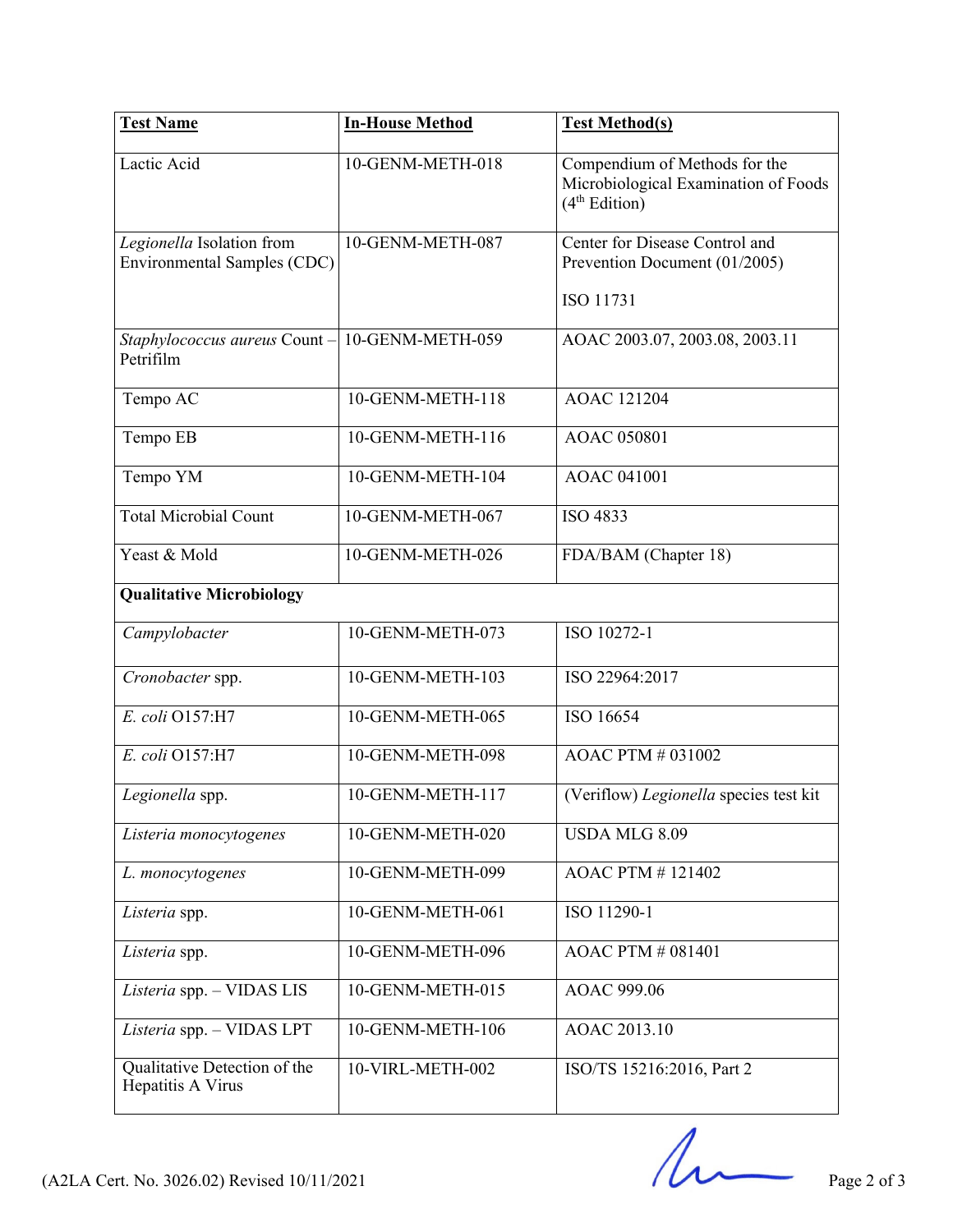| <b>Test Name</b>                                 | <b>In-House Method</b> | <b>Test Method(s)</b>     |
|--------------------------------------------------|------------------------|---------------------------|
| Qualitative Detection of<br>Norovirus GI and GII | 10-VIRL-METH-001       | ISO/TS 15216:2016, Part 2 |
| Salmonella                                       | 10-GENM-METH-006       | FDA/BAM (Chapter 5)       |
| Salmonella                                       | 10-GENM-METH-062       | ISO 6579                  |
| Salmonella                                       | 10-GENM-METH-097       | AOAC 2013.02              |
| Salmonella – VIDAS SLM                           | 10-GENM-METH-071       | AOAC 2011.03              |
| Salmonella – VIDAS SPT                           | 10-GENM-METH-107       | AOAC 2013.01              |
| Vibrio spp.                                      | 10-GENM-METH-111       | ISO 21872-1:2017          |

 $(A2LA$  Cert. No. 3026.02) Revised  $10/11/2021$  Page 3 of 3